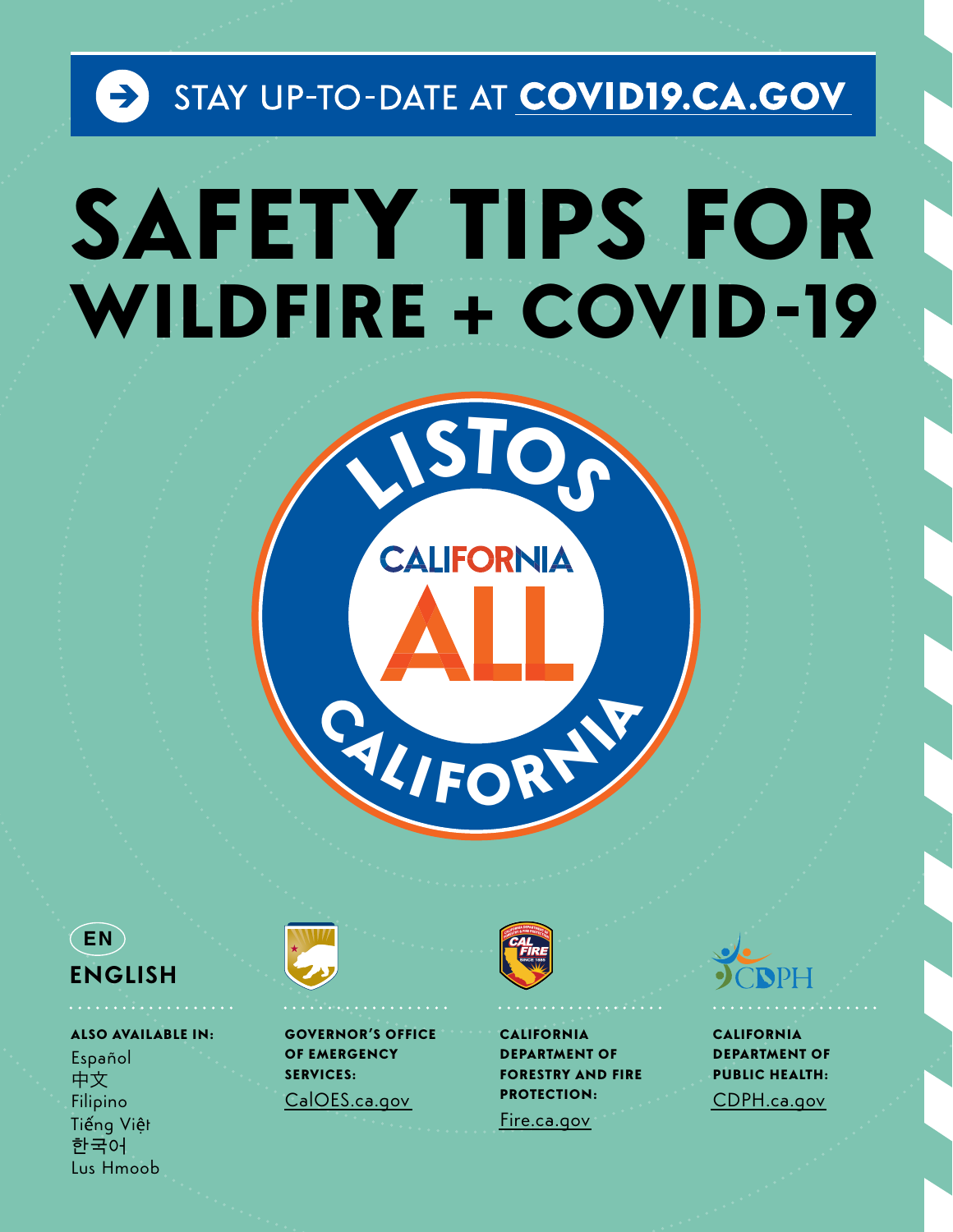# SAFETY TIPS FOR WILDFIRE + COVID-19

If you know a wildfire is headed toward your area, the best thing to do is leave immediately.

If you live in an area that's high risk for wildfire, prepare ahead of time for evacuation and staying safe from **COVID-19.**

Get prepared for wildfire before it strikes by following these tips based on the *Ready, Set, Go!* campaign by **CAL FIRE.**

# KNOW YOUR ALERTS

 $\mathbf \Phi$ 

**Red Flag Day:** The weather may lead to extreme fire. Prepare **NOW.**



**Evacuation Warning:** Potential threat to life and/or property. If you need additional time to evacuate or have pets or livestock to evacuate, you should leave when an Evacuation Warning is issued.



**Evacuation Order:** Immediate threat to life. This is a lawful order to leave now. Leave immediately. The area is lawfully closed to public access.

By evacuating early, you give your family the best chance of surviving a wildfire. You also help others by keeping roads clear of congestion and allowing firefighters to respond to the active emergency.

# *BE READY*



**30ft**

### PREPARE AT HOME

Keep brush, weeds, dead leaves, flammable material off your property, especially within a 30-foot radius around your home.

Keep all landscaping watered to prevent your yard from drying out.

Screen or seal any vents or openings to help prevent airborne embers from entering your home.

Make sure all portable, gasoline powered equipment is equipped with spark arresters. Use equipment such as lawn mowers, chain saws, grinders and tractors with extreme caution. Metal blades striking rocks can create sparks and start fires in dry grass.

If you live in an apartment, find out about fire safety and your building's evacuation plan from building management.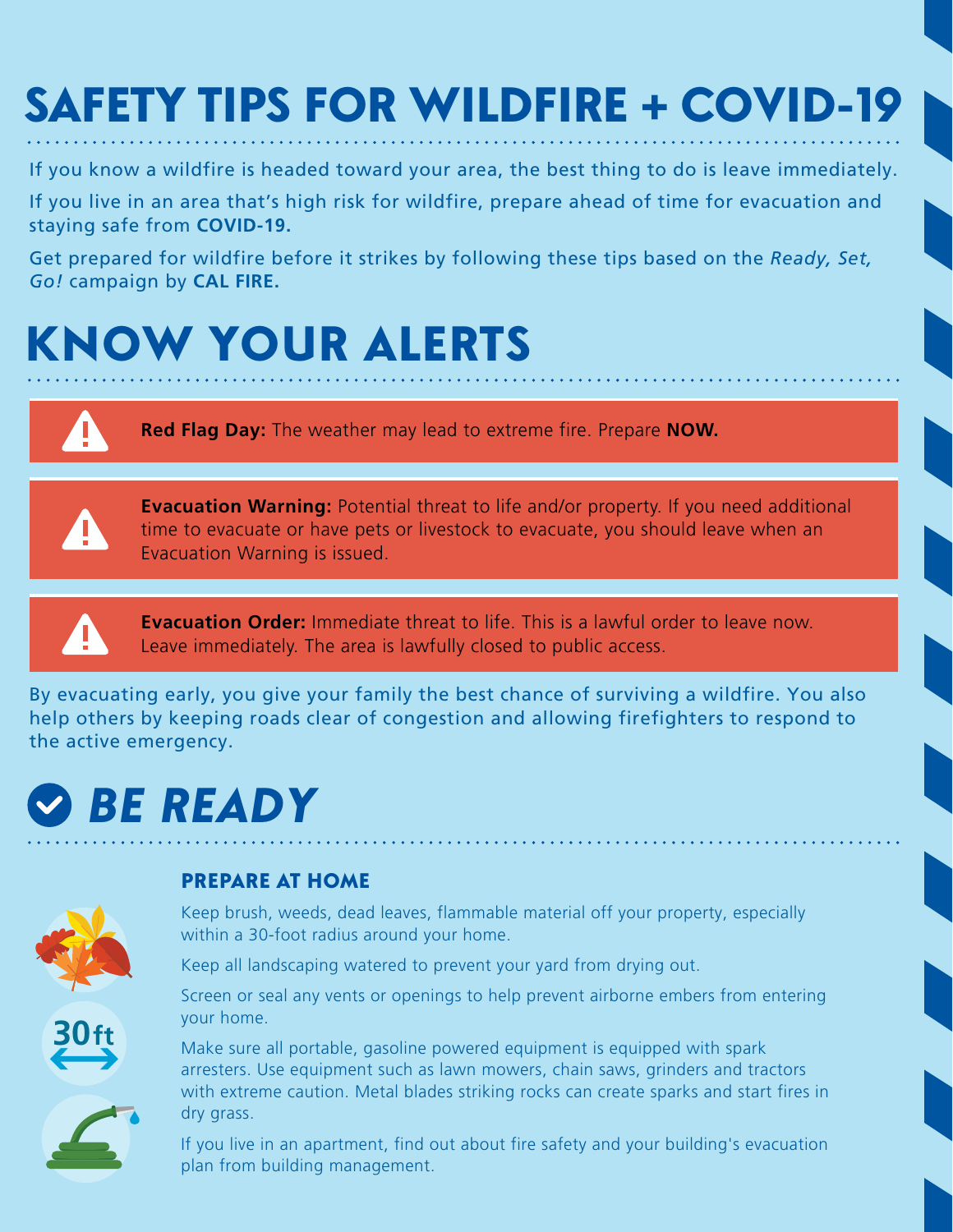# *GET SET*

#### GET ALERTS

- $\vee$  Sign up at **[CalAlerts.org/signup.html](http://calalerts.org/signup.html)** for emergency alerts to be sent to your phone.
- $\overline{\bullet}$  Sign up for emergency alerts in the counties where you currently live and work.
- If you use social media, follow **@CAL\_FIRE** on Twitter.

### MAKE A PLAN

Make a contact list with names and phone numbers of your family and people you care about. Have one person on your list from outside the area where you live. You, your family, and others on your contact list can check in as safe with that faraway relative or friend and share where you are. Give everyone on the contact list a copy of the list.

Pick a meeting place outside of your community to reunite if your family gets separated and can't go home. Make sure that everyone knows where your meeting place is and practice getting there.

Learn your community's evacuation plan from local officials and determine your evacuation routes. Mark multiple escape routes on a paper map in case you have no cell phone service. Practice these routes using the transportation you would take in a wildfire evacuation.

Plan where you can stay if you have to leave your home. Decide if it is safe, and possible, to get to the home of family or friends.

Check with friends or relatives you might stay with if they have symptoms of **COVID-19** or are at high risk for serious illness. Make other arrangements as needed.

Know that everyone is welcome at emergency shelters. Under California state law, all public shelters must be accessible and no one running an evacuation shelter can ask you for your identification.

### PLAN FOR YOUR PETS

Call your local humane society or animal rescue organization about sheltering your pet if you have to evacuate and need a place for your pet to stay.

Make sure all pets wear collars and tags with up-to-date identification information and any urgent medical needs. Microchip your pet as a more permanent form of identification.

Bring pets indoors at the first sign or warning of a storm or disaster.

Pack a **Go Bag** for your pet with food, water, dishes, garbage bags, copies of pet medical records and vaccinations, any medications, disinfecting wipes, and litter tray or leash as needed.

Have a crate or carrier ready with your pet's name, your name and contact information written on it.

Have recent photos of your pets (in case you are separated and need to make "Lost" posters).











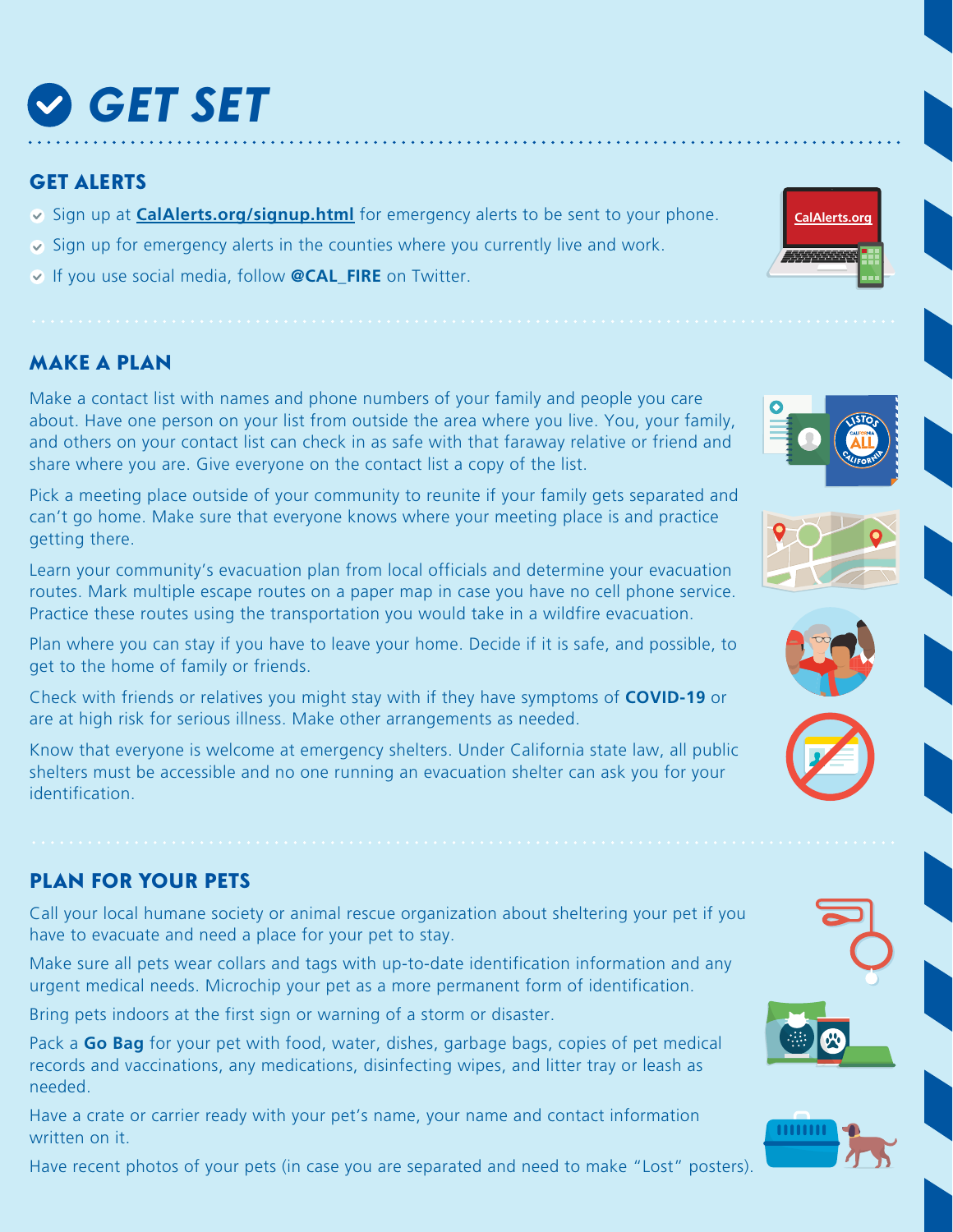# *GET SET*

#### GET HELP TO PLAN

Illness or disability might make it harder for you or someone you care about to survive a wildfire. Get help to plan:

- Decide what you will be able to do for yourself and what assistance you may need.
- Talk with a family member or neighbor who can help you with making a plan.
- $\vee$  Reach out to a faith organization or other community group that could help.
- Check with your emergency management office about what special assistance programs are available in your community to get you the help you need in an emergency.
- $\triangledown$  If you are dependent on electricity for a medical condition, be sure to register with your utility company. Also contact a local health, aging or disability organization, about options like borrowing a generator or backup battery, at no cost.
- Develop a network of at least 4 or 5 people you can count on.

### PACK A GO BAG

Pack up important items now so you and your family will have what you need if you have to leave in a hurry:

- $\vee$  Copies of important documents (identification, insurance, legal)
- ◆ Your contact list and map marked with routes to get to your meeting place
- $\vee$  A list or copies of all prescriptions taken by family members
- $\triangledown$  Some cash
- $\triangledown$  A list of what you will grab as you leave, including:
	- Keys, wallet, or purse
	- Phones, laptops and chargers
	- Medications and medical devices
	- A portable radio so you can stay updated on the fire
	- Pictures and irreplaceable items
	- Personal items you or a family member cannot do without

Make sure everyone has at least one mask that covers the nose and mouth. Pack hand sanitizer and disinfecting wipes if possible.

Have a water bottle for everyone and something filling and easy to eat, like a granola or protein bars.

Pack a separate bag for each member of your family, including pets. Make sure that everyone has enough clothes and supplies to be safe and comfortable.





| т |
|---|
|   |
|   |
|   |





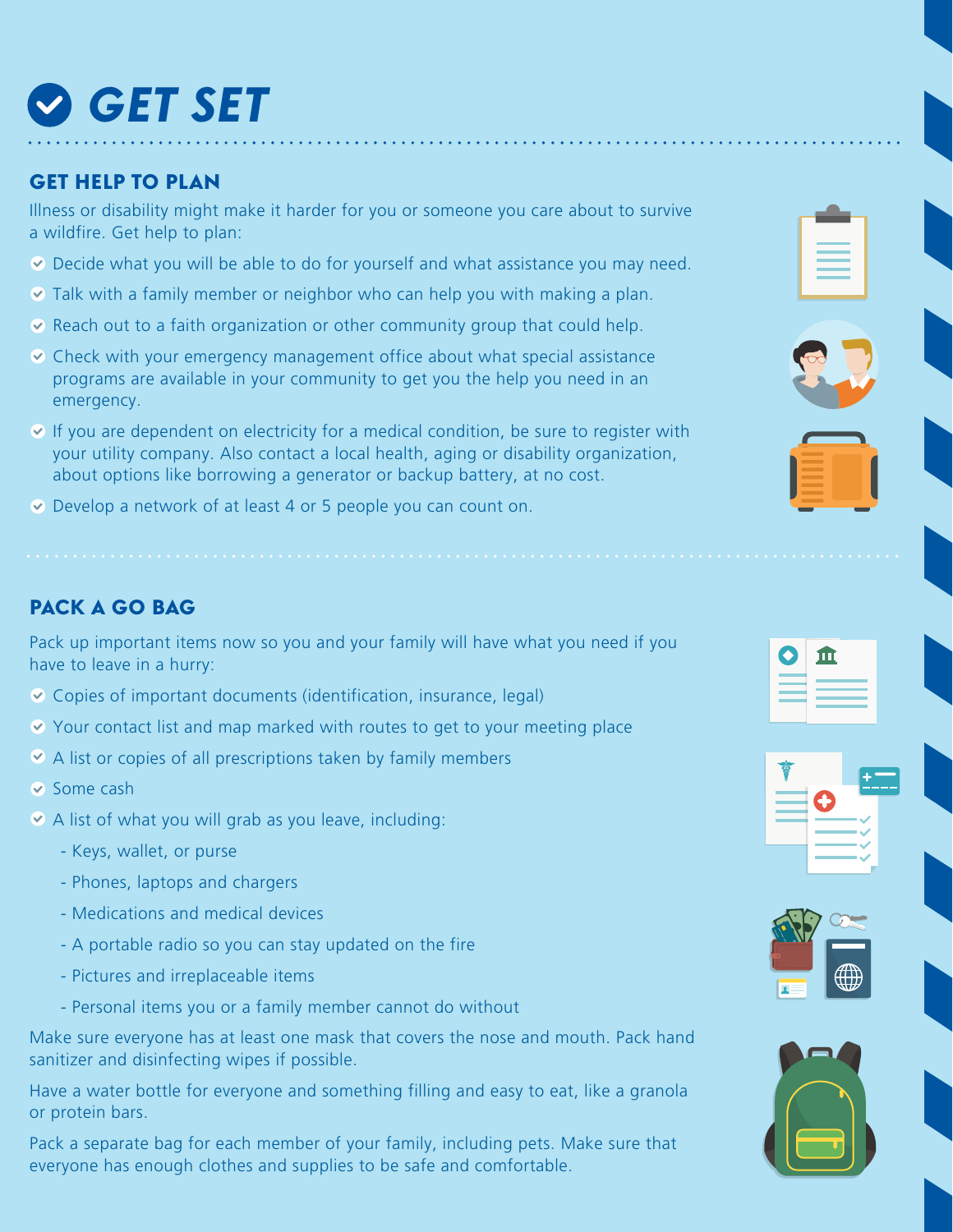# *BE READY TO GO!*

### WHEN A WILDFIRE IS IN YOUR AREA

#### **Prepare to Evacuate**

When conditions are smoky, find a place indoors. Wildfire smoke can affect your health. Though you need it for **COVID-19,** cloth masks or scarves don't offer much protection against wildfire smoke.

Plan for no electricity. Make sure your phone is fully charged. Prepare flashlights and lanterns—don't use candles.

Keep a sturdy pair of shoes and a flashlight near your bed in case of a sudden evacuation at night.

Keep vehicle gas tanks at least half full or have arranged transportation to evacuate.

If you have an electric garage door opener, know how to get the door open if the power goes out. If it is not physically possible for you to open the door on your own, park your vehicle outside while you still have power. Make sure it is facing toward the street so there is no delay in leaving the area.

Listen for announcements from emergency personnel and if you haven't already left, leave immediately when evacuation is ordered.

Protect yourself against heat and flying embers with long pants, long sleeves and hat.

When you check on neighbors before evacuating, stay at least 6 feet away.

If there is time before you have to evacuate:

- $\vee$  Remove grills, propane tanks, or other flammable materials from decks and yard.
- Leave your garden hose connected.

**6ft**

- Close all doors and windows.
- $\triangleright$  Shut off natural gas, propane, or fuel oil supplies.
- $\vee$  Reduce the risk of floating embers catching by wetting your roof.
- Leave lights on when you leave so your house is visible to firefighters.

#### **Prepare to Shelter**

Pay close attention to local emergency officials about where to go if you need shelter. Because of **COVID-19** and social distancing requirements, some shelters can't hold many people.

Protect yourself and others while in a public shelter:

- Wear a mask and stay at least 6 feet from other people outside of your household.
- $\vee$  Wash your hands often, cover coughs and sneezes, and avoid sharing food and drink with anyone if possible.
- $\triangledown$  Avoid touching high-touch surfaces, such as handrails, as much as possible.
- $\triangledown$  Keep your living area in the shelter clean and frequently disinfect items such as toys and cell phones.

If you feel sick when you arrive at the shelter or start to feel sick while there, tell shelter staff immediately.

Some symptoms, like dry cough, sore throat, and difficulty breathing can be caused by both wildfire smoke exposure and **COVID-19.** Symptoms like fever or chills, muscle or body aches, and diarrhea are not related to smoke exposure.